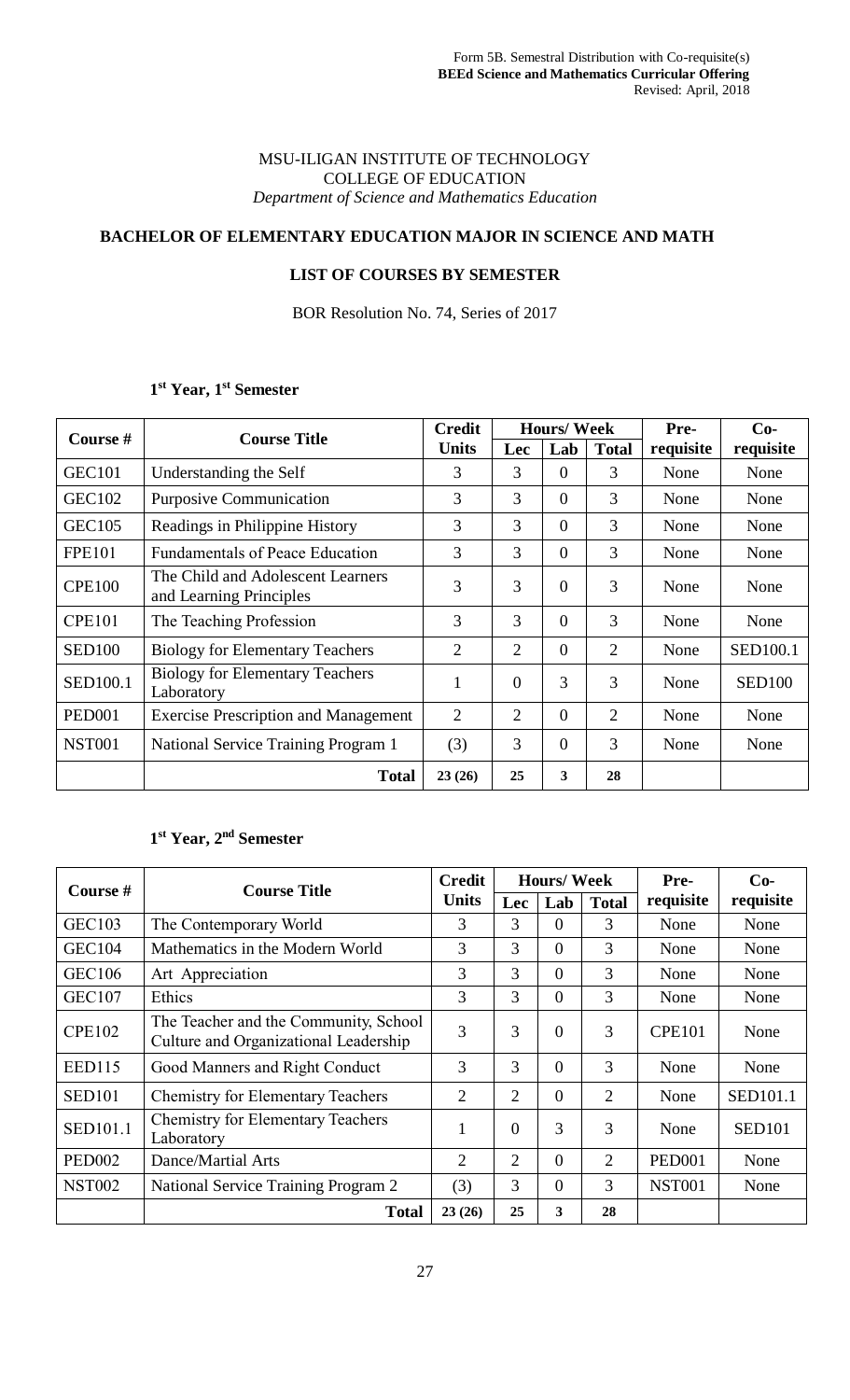|               |                                                                  |                |                | <b>Hours/Week</b> |                | Pre-          | $Co-$     |
|---------------|------------------------------------------------------------------|----------------|----------------|-------------------|----------------|---------------|-----------|
| Course #      | <b>Course Title</b>                                              | <b>Units</b>   | <b>Lec</b>     | Lab               | <b>Total</b>   | requisite     | requisite |
| <b>GEC108</b> | Science, Technology and Society                                  | 3              | 3              | $\overline{0}$    | 3              | None          | None      |
| <b>CPE103</b> | Foundation of Special and Inclusive<br>Education                 | 3              | 3              | $\theta$          | 3              | <b>CPE100</b> | None      |
| <b>CPE104</b> | <b>Facilitating Learner-Centered Teaching</b>                    | 3              | 3              | $\overline{0}$    | 3              | <b>CPE100</b> | None      |
| <b>CPE105</b> | Assessment in Learning 1                                         | 3              | 3              | $\theta$          | 3              | <b>CPE100</b> | None      |
| <b>CPE107</b> | Technology for Teaching and Learning 1                           | $\overline{2}$ | $\overline{2}$ | $\overline{0}$    | $\overline{2}$ | <b>CPE100</b> | None      |
| CPE107.1      | Technology for Teaching and Learning 1<br>Laboratory             | $\mathbf{1}$   | $\overline{0}$ | 3                 | 3              | <b>CPE100</b> | None      |
| <b>EED101</b> | Teaching English in Elementary 1                                 | 3              | 3              | $\Omega$          | 3              | None          | None      |
| <b>EDM100</b> | Algebra and Trigonometry for<br><b>Elementary Teachers</b>       | 6              | 6              | $\theta$          | 6              | None          | None      |
| <b>PED003</b> | Individual/Dual Sports/Traditional/<br><b>Recreational Games</b> | $\overline{2}$ | $\overline{2}$ | $\overline{0}$    | $\overline{2}$ | <b>PED001</b> | None      |
|               | <b>Total</b>                                                     | 26             | 25             | 3                 | 28             |               |           |

### **2 nd Year, 1st Semester**

### **2 nd Year, 2nd Semester**

| Course #           | <b>Course Title</b>                                                                    | <b>Credit</b>  |                | <b>Hours/Week</b> |                | Pre-          | $Co-$         |
|--------------------|----------------------------------------------------------------------------------------|----------------|----------------|-------------------|----------------|---------------|---------------|
|                    |                                                                                        | <b>Units</b>   | Lec            | Lab               | <b>Total</b>   | requisite     | requisite     |
| <b>GEC109</b>      | Life and Works of Rizal                                                                | 3              | 3              | $\theta$          | 3              | None          | None          |
| <b>FIL101</b>      | Wika at Kultura sa Mapayapang<br>Lipunan                                               | 3              | 3              | $\overline{0}$    | 3              | None          | None          |
| <b>CPE106</b>      | Assessment in Learning 2                                                               | 3              | 3              | $\Omega$          | 3              | <b>CPE105</b> | None          |
| <b>EED103</b>      | <b>Teaching Beginning Reading</b>                                                      | 3              | 3              | $\theta$          | 3              | None          | None          |
| EED104             | Teaching Literacy in the Elementary<br>Grades Through Literature                       | 3              | 3              | $\theta$          | 3              | None          | None          |
| <b>TLE100</b>      | Edukasyong Pantahanan at<br>Pangkabuhayan with Entrepreneurship                        | 3              | 3              | $\theta$          | 3              | None          | None          |
| <b>SED102</b>      | Physics for Elementary Teachers                                                        | $\overline{2}$ | $\overline{2}$ | $\overline{0}$    | $\overline{2}$ | None          | SED102.1      |
| SED102.1           | Physics for Elementary Teachers<br>Laboratory                                          | 1              | $\Omega$       | 3                 | 3              | None          | <b>SED102</b> |
| <b>EDM101</b>      | Arithmetic Number Theory and<br><b>Business Mathematics for Elementary</b><br>Teachers | 3              | 3              | $\theta$          | 3              | <b>EDM100</b> | None          |
| PED <sub>004</sub> | <b>Team Sports</b>                                                                     | 2              | 2              | $\Omega$          | 2              | <b>PED001</b> | None          |
|                    | <b>Total</b>                                                                           | 26             | 25             | 3                 | 28             |               |               |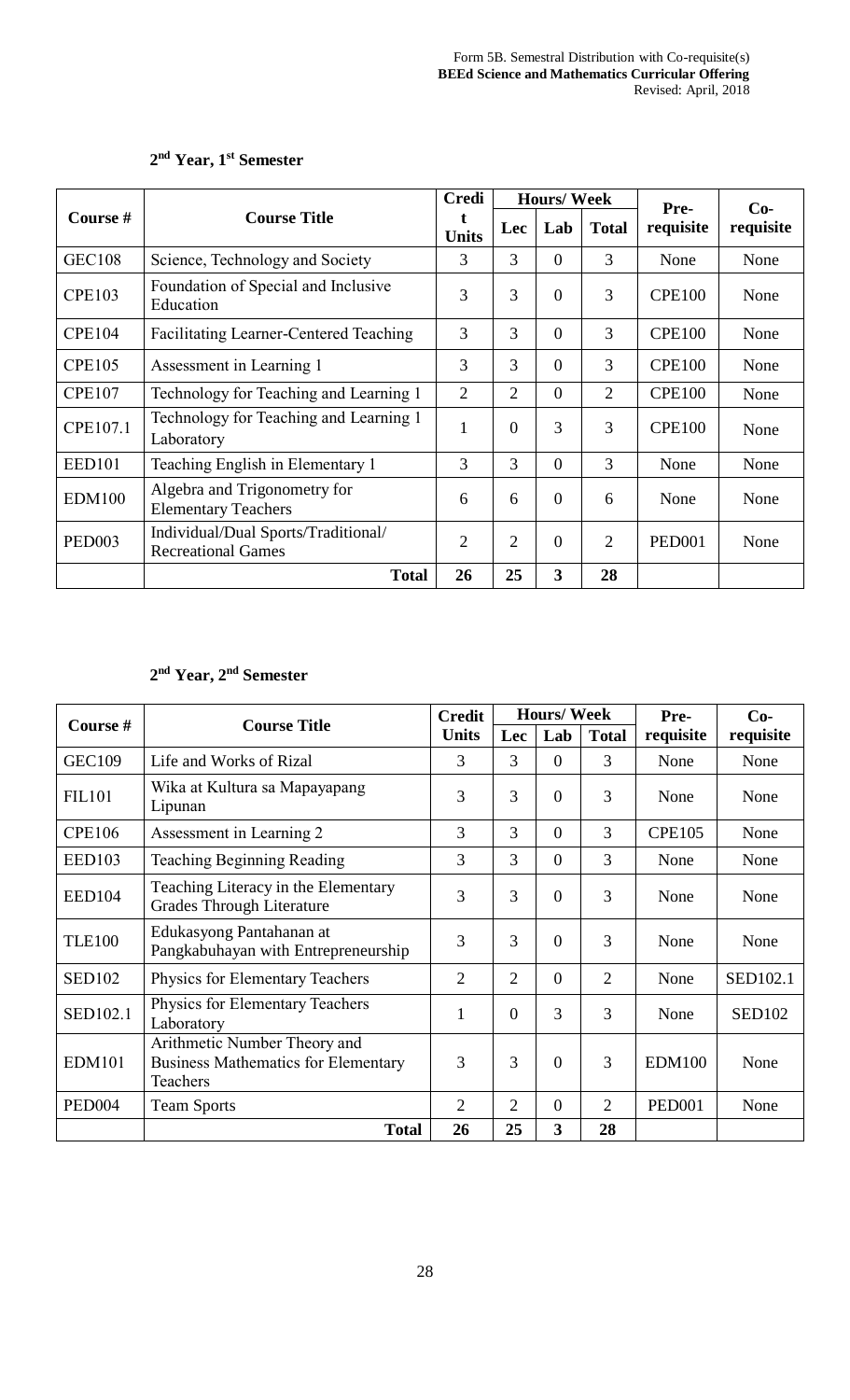|               | <b>Course Title</b>                                                     | <b>Credit</b>  |                | <b>Hours/Week</b> |                | Pre-          | $Co-$         |
|---------------|-------------------------------------------------------------------------|----------------|----------------|-------------------|----------------|---------------|---------------|
| Course #      |                                                                         | <b>Units</b>   | Lec            | Lab               | <b>Total</b>   | requisite     | requisite     |
| <b>FIL102</b> | Ekokritismo at Pagpapahalaga sa<br>Kalikasan                            | 3              | 3              | $\overline{0}$    | 3              | None          | None          |
| <b>CPE108</b> | The Teacher and the School<br>Curriculum                                | 3              | 3              | $\Omega$          | 3              | <b>CPE102</b> | None          |
| <b>EED111</b> | Content and Pedagogy for the Mother-<br>Tongue                          | 3              | 3              | $\overline{0}$    | 3              | None          | None          |
| <b>SED103</b> | Earth and Environmental Science                                         | $\overline{2}$ | $\overline{2}$ | $\overline{0}$    | $\overline{2}$ | None          | SED103.1      |
| SED103.1      | <b>Earth and Environmental Science</b><br>Laboratory                    | $\overline{2}$ | $\theta$       | 6                 | 6              | None          | <b>SED103</b> |
| <b>SED104</b> | Anatomy, Physiology and Herbal<br><b>Plants for Teachers</b>            | 3              | 3              | $\Omega$          | 3              | <b>SED100</b> | None          |
| <b>SED105</b> | Technology for Teaching and Learning<br>in Science Education            | $\overline{2}$ | $\overline{2}$ | $\Omega$          | $\overline{2}$ | <b>CPE107</b> | SED105.1      |
| SED105.1      | Technology for Teaching and Learning<br>in Science Education Laboratory | $\mathbf{1}$   | $\theta$       | 3                 | 3              | <b>CPE107</b> | <b>SED105</b> |
| <b>EDM102</b> | <b>Geometry for Elementary Teachers</b>                                 | 3              | 3              | $\overline{0}$    | 3              | <b>EDM101</b> | None          |
| <b>EDM103</b> | Teaching Math in Elementary Grades<br>$1-6$                             | $\overline{2}$ | $\overline{2}$ | $\Omega$          | 2              | <b>EDM101</b> | EDM103.1      |
| EDM103.1      | Teaching Math in Elementary Grades<br>1-6 Laboartory                    | 1              | $\overline{0}$ | 3                 | 3              | <b>EDM101</b> | <b>EDM103</b> |
|               | <b>Total</b>                                                            | 25             | 21             | 12                | 33             |               |               |

## **3 rd Year, 1st Semester**

## **3 rd Year, 2nd Semester**

| Course #        | <b>Course Title</b>                                             | <b>Credit</b>  |                | <b>Hours/Week</b> |                | Pre-          | $Co-$         |
|-----------------|-----------------------------------------------------------------|----------------|----------------|-------------------|----------------|---------------|---------------|
|                 |                                                                 | <b>Units</b>   | Lec            | Lab               | <b>Total</b>   | requisite     | requisite     |
| <b>CPE109</b>   | Building and Enhancing New<br>Literacies Across the Curriculum  | 3              | 3              | $\overline{0}$    | 3              | <b>CPE102</b> | None          |
| <b>BPE100</b>   | Teaching Arts, PE, and Health in the<br><b>Elementary Level</b> | 3              | 3              | $\overline{0}$    | 3              | None          | None          |
| <b>EED122</b>   | Pagtuturo ng Filipino sa Elementarya                            | 3              | 3              | $\Omega$          | 3              | None          | None          |
| <b>EED119</b>   | Teaching Social Studies in the<br><b>Elementary Grades</b>      | 3              | 3              | $\overline{0}$    | 3              | None          | None          |
| <b>MUS100</b>   | Teaching Music in the Elementary<br>Grades                      | 3              | 3              | $\overline{0}$    | 3              | None          | None          |
| <b>STC102</b>   | Teaching in Multigrade Classes                                  | 3              | 3              | $\theta$          | 3              | None          | None          |
| <b>SED106</b>   | Teaching Science in Elementary Grades<br>$1-6$                  | $\overline{2}$ | $\overline{2}$ | $\theta$          | $\overline{2}$ | <b>SED104</b> | SED106.1      |
| <b>SED106.1</b> | Teaching Science in Elementary Grades<br>1-6 Laboratory         | $\mathbf{1}$   | $\overline{0}$ | 3                 | 3              | <b>SED104</b> | <b>SED106</b> |
| <b>CPE198</b>   | <b>Research Methods</b>                                         | 3              | 3              | $\theta$          | 3              | <b>CPE106</b> | None          |
|                 | <b>Total</b>                                                    | 24             | 23             | 3                 | 26             |               |               |